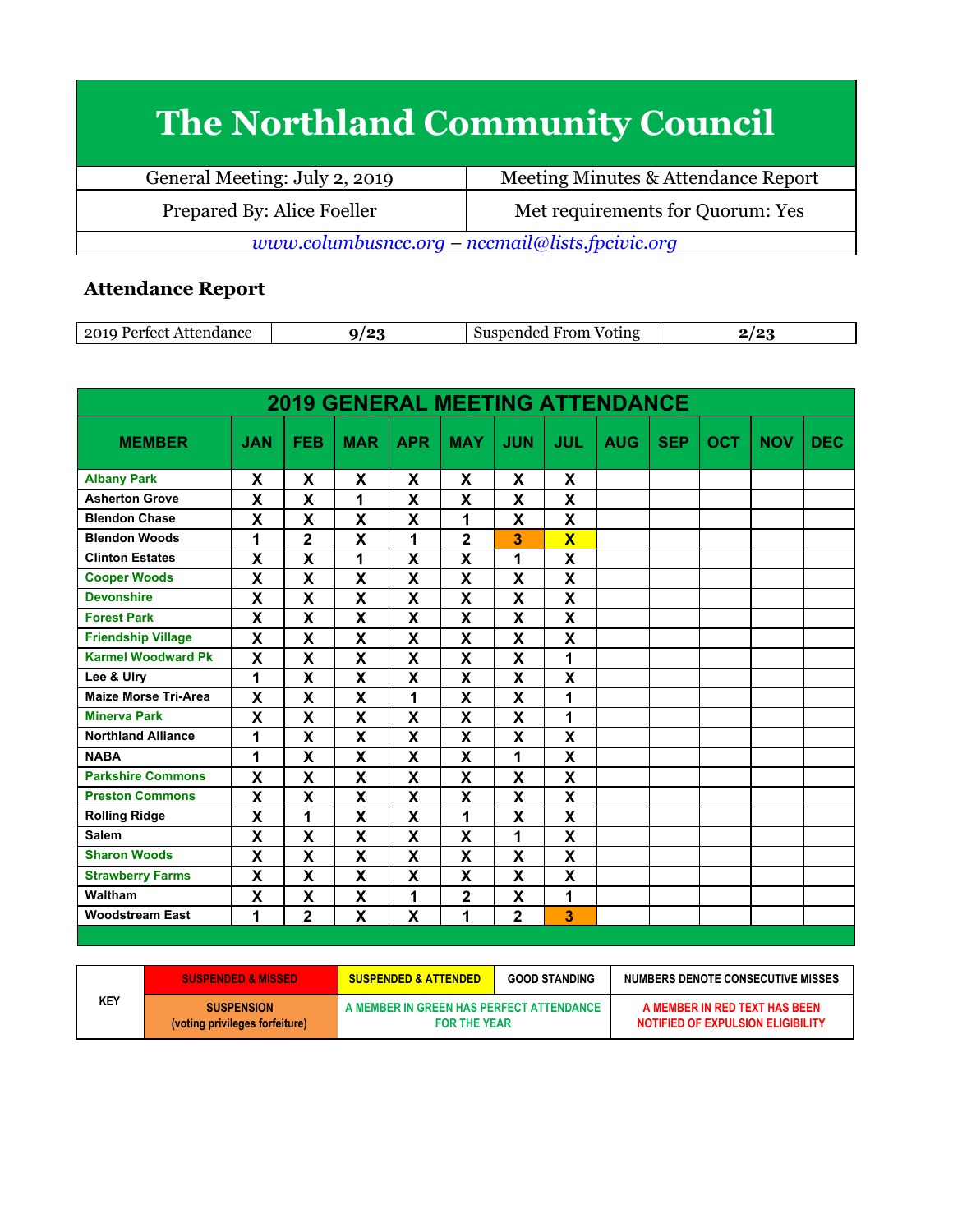| <b>Roll Call</b>                                                                                                                                                 | Alice Foeller<br>$\bullet$                                                                                                                                                                                                                                                                                                                                                                                                                                                                                                                                                                                                                                                                                                                                                                                                                                                                                                                                                                                                                                                                                                                                      |  |  |  |
|------------------------------------------------------------------------------------------------------------------------------------------------------------------|-----------------------------------------------------------------------------------------------------------------------------------------------------------------------------------------------------------------------------------------------------------------------------------------------------------------------------------------------------------------------------------------------------------------------------------------------------------------------------------------------------------------------------------------------------------------------------------------------------------------------------------------------------------------------------------------------------------------------------------------------------------------------------------------------------------------------------------------------------------------------------------------------------------------------------------------------------------------------------------------------------------------------------------------------------------------------------------------------------------------------------------------------------------------|--|--|--|
|                                                                                                                                                                  | <b>Liaison Reports</b>                                                                                                                                                                                                                                                                                                                                                                                                                                                                                                                                                                                                                                                                                                                                                                                                                                                                                                                                                                                                                                                                                                                                          |  |  |  |
| <b>Columbus Fire Department</b><br>Station 24                                                                                                                    | No report<br>$\bullet$                                                                                                                                                                                                                                                                                                                                                                                                                                                                                                                                                                                                                                                                                                                                                                                                                                                                                                                                                                                                                                                                                                                                          |  |  |  |
| <b>Columbus Police Department</b><br>Officers Scott Clinger / Larry Geis                                                                                         | New app launched. Columbus Police Mobile is the name of the app.<br>$\bullet$<br>If it is a busy night and there's a car accident and we say if there's no<br>injury, we can't come, you used to have to come downtown to fill out<br>the report. Now you can download it and send it in by postal mail,<br>saving you a trip downtown.<br>John Kirkpatrick had a comment about semis parking on residential<br>streets on Beechcroft. Mary had the same comment at Tuftsville and<br>Parkshire Commons. Officer Clinger said to call the non-emergency<br>number and press star. One hour parking for loading and unloading<br>is allowed for semis.                                                                                                                                                                                                                                                                                                                                                                                                                                                                                                           |  |  |  |
| <b>City Attorney</b><br><b>Bill Sperlazza</b>                                                                                                                    | Hawthorne Suites on Quarterhorse Drive - we negotiated with them<br>$\bullet$<br>and we have a signed agreement with them for a permanent<br>injunction for any future owner, they will need lighting and camera<br>equipment, security guards, and a multitude of procedures at the<br>front desk to require valid ID, etc. That will be in place by the end of<br>the month and we will have a hotel that will be a lot safer.                                                                                                                                                                                                                                                                                                                                                                                                                                                                                                                                                                                                                                                                                                                                |  |  |  |
| <b>FACT &amp; Consider Biking</b><br>David Roseman                                                                                                               | Bicycling Street Smarts guide is available because the Ohio Bicycling<br>$\bullet$<br>Federation paid to print these. This booklet will teach you how to<br>ride safely on the roads. If you need copies, contact David.<br>Worthington adopted a Complete Streets policy. Columbus has<br>adopted a policy that says they like Complete Streets but won't<br>always implement that. Reminder, the law says vehicles must give us<br>three feet berth when we are on the road. Juveniles are allowed to<br>bicycle on sidewalk. Adults must ride on the road, with the exception<br>of multi-use paths or greenway trails.<br>Electric bicycles are classified as vehicles under Ohio Revised Code,<br>$\bullet$<br>so they are allowed on roads. Metro Parks says vehicles are not<br>allowed on paths, but they will look the other way for e-bikes.<br>Electric scooters are neither a bicycle nor a vehicle at this point.<br>$\bullet$<br>Legislation is pending.<br>Resident complained about a gas-powered ATV being operated on<br>the street by a small kid with no license plates and no safety gear. He<br>was advised to call police non-emergency. |  |  |  |
| <b>Columbus Public Library Liaison</b><br>Keith Hanson                                                                                                           | Keith was unable to attend, but David Roseman said he attended the<br>library planning meeting and they will build a new library twice as<br>big at Karl Road in front of the existing library. The CEO of the<br>library was present at the meeting.                                                                                                                                                                                                                                                                                                                                                                                                                                                                                                                                                                                                                                                                                                                                                                                                                                                                                                           |  |  |  |
| <b>Northland Area Business Association</b><br>Dave Cooper                                                                                                        | July 13 Clean-up on 161. We had a great turnout at the last one, and<br>$\bullet$<br>we thank all of them especially Xenos.<br>August 22, Golf Outing for NABA at York Country Club, which is a<br>$\bullet$<br>beautiful place to play. The proceeds go to NABA and 20% will go to<br>Elevate Northland. Nabacolumbus.org                                                                                                                                                                                                                                                                                                                                                                                                                                                                                                                                                                                                                                                                                                                                                                                                                                      |  |  |  |
| <b>City of Columbus Community Liaison</b><br>Alfred Akaiinyah                                                                                                    | Alfred was here but most of the comments went to Councilmember<br>$\bullet$<br>Dorans. Chris will be back in a few weeks.                                                                                                                                                                                                                                                                                                                                                                                                                                                                                                                                                                                                                                                                                                                                                                                                                                                                                                                                                                                                                                       |  |  |  |
|                                                                                                                                                                  | <b>Selected Discussions</b>                                                                                                                                                                                                                                                                                                                                                                                                                                                                                                                                                                                                                                                                                                                                                                                                                                                                                                                                                                                                                                                                                                                                     |  |  |  |
| <b>Round Table Discussion</b><br>Rob Dorans: radorans@columbus.gov<br>614-645-8201<br>Hannah Miller, legislative assistant<br>hnmiller@columbus.gov 614-645-5568 | Columbus City Council Member Rob Dorans.<br>With a city of 890,000 people, we rely on people like the members of NCC<br>to participate. Councilmember Dorans chairs public utilities, technology<br>and neighborhoods.<br>My focus is to have the city provide living wage careers in our community.<br>We have a lot of income disparity. We want people to have security, a safe<br>neighborhood, secure retirement.                                                                                                                                                                                                                                                                                                                                                                                                                                                                                                                                                                                                                                                                                                                                          |  |  |  |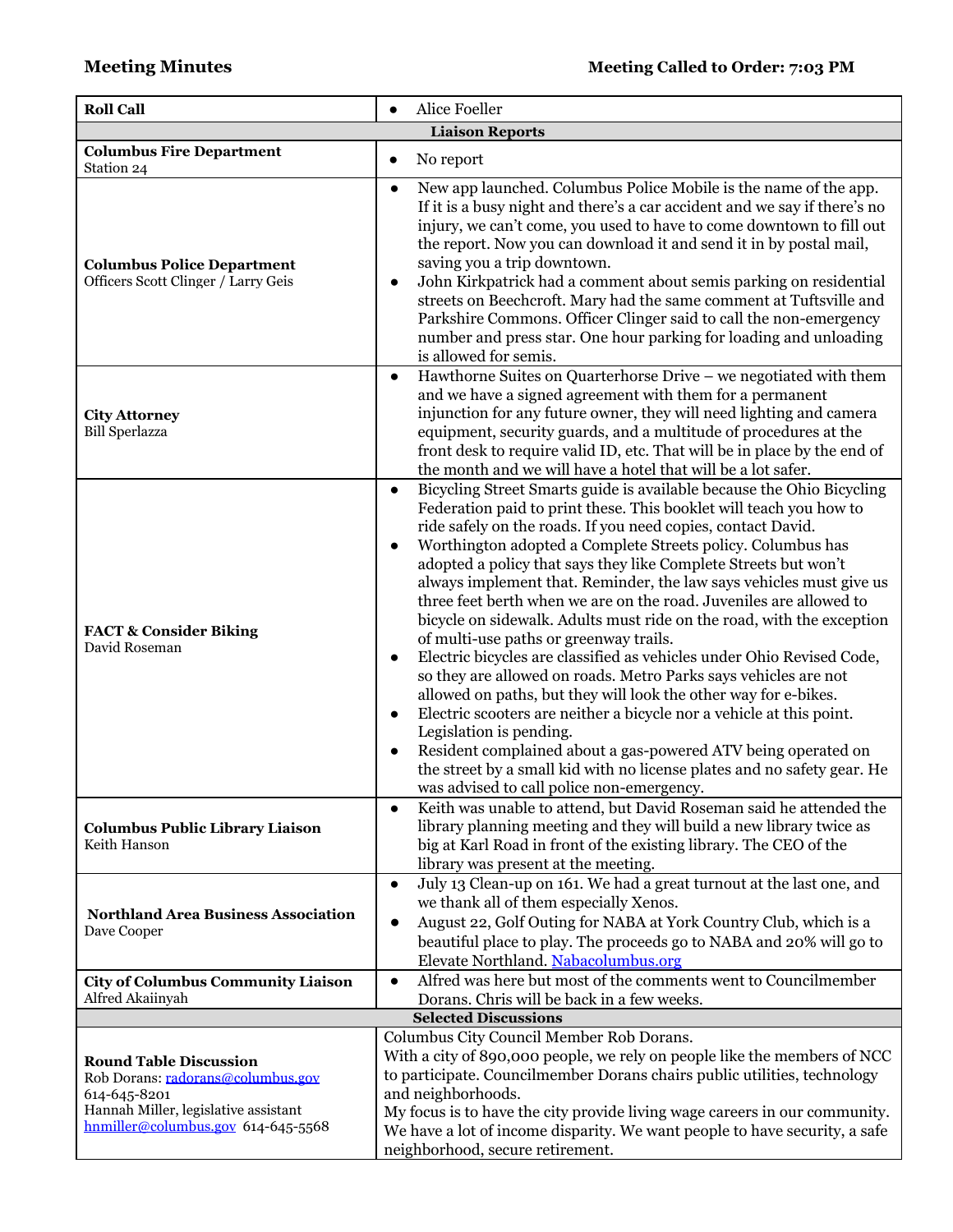Alice: brought up the 161 roundabouts. NCC and police and fire did not like the plan that was chosen.

Pat: The 161 road improvement stops at I-71 and doesn't include the section of Northland west of I-71.

David Roseman: Northland has been asking for sidewalks in a lot of areas. We understand because of the stormwater manual we have to deal with the stormwater runoff as part of the engineering for sidewalks. It would be easier to get sidewalks if we could exempt sidewalks from stormwater provisions. Rob: We have asked them to address this.

Jarrod: There is a park at Ulry and Warner being built. There are a dozen communities within walking distance, and Ulry Rd speed limit is 50 mph, and there are not sidewalks connecting to this park. Sidewalks are integral to neighborhoods. Rob: Connectivity matters.

Felix: Forest Park East Park, it's just sitting there. I always thought it was part of the elementary school. Athletic groups host sports without adequate parking and park on the grass. People ask me what is the plan for this space. Northland doesn't have a splash pad or anything like that, so that would be an idea. Rob and Dave Paul said as there is a search for a

new director, the development of the park will wait, but parking problems can be addressed. Rob: Parks commission is keenly aware of where there are gaps in the proliferation of parks and recreation resources across the neighborhoods. The commission often meets at 1111 E Broad St., but not always. They are public meetings.

David Roseman: 50% of sidewalks are missing in Columbus. Cooper Road for example. We're facing transportation issues because rec and parks doesn't communicate with public roads and utilities. Rob: There is a conversation in the city about the annexation philosophy because of the issues in the parts of the city that already exist and aren't fully supported. Also, the city's thoroughfare plan guides Public Service and is 25 years old.

Roger: We granted the city an easement to put in a sidewalk to connect us to the park. The developer is slow to provide the complete paperwork to get that implemented.

Jarrod: Is there any discussion by the city about living wage in the City of Columbus outside of what's already been implemented. Also we have food deserts. The city knows it's been going on. People have to take the bus to buy food or groceries at convenience stores. Rob: The state pre-empted the cities from raising the minimum wage above the state. But we can use tax incentives to demand jobs that are required to have better wages. We are a growing city, which is a great position to be in.

Felix: The more affluent areas have private security and services, etc. and can take care of themselves, so let's invest in the places that can't do that. Alice: We don't have enough police resources. Rob: That's on our radar. The police department hasn't kept up with population growth. A lot of people are about to retire also. That's two gaps. The hiring of the chief has brought out larger issues about safety in the city.

Resident: We were supposed to get streetlights by 2020, and that was scrapped. How do we get them in our neighborhoods? In the older neighborhoods? Rob: Submit a request to 311 so it is recorded and we know where people are asking for them. Also I've been talking to public services about having a comprehensive plan instead of an ad hoc approach. We don't have a plan as to who will get them by when.

Pat: The Green Columbus plan has no provision for dark skylighting and overcoming residential resistance to light pollution.

David Cooper: Maple Canyon got street lights a year ago and they didn't turn them on. Rob: I will look into that.

Rob thanked NCC members for the work we all do. "Constituency and advocacy are very important to me."

**NCC Officer Reports**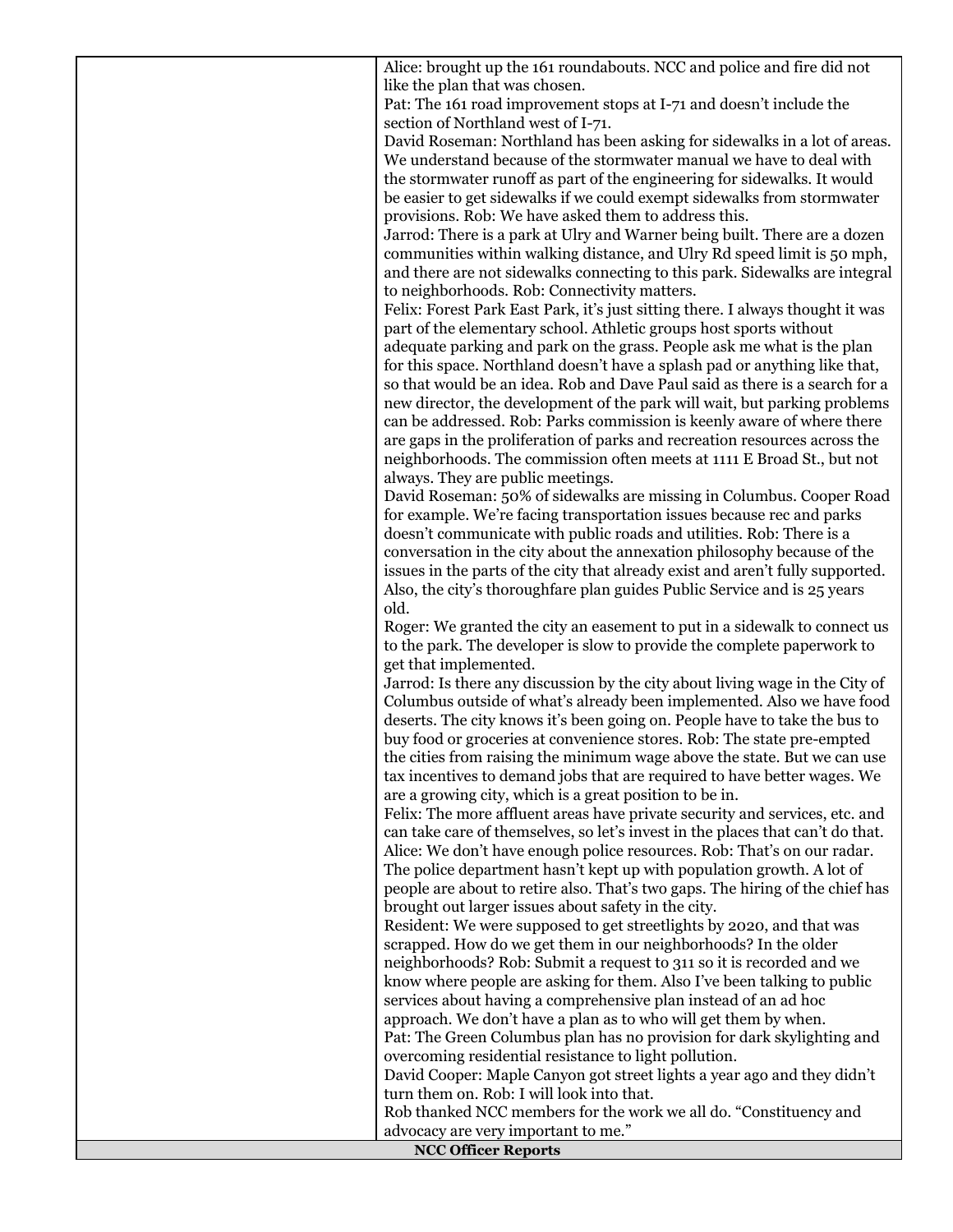| <b>Treasurer</b>                                               | We had the banquet check from online ticket payment that came in.                                                                        |  |  |  |  |
|----------------------------------------------------------------|------------------------------------------------------------------------------------------------------------------------------------------|--|--|--|--|
| <b>Felix Quachey</b>                                           | We have donations and parade expenses, including police security                                                                         |  |  |  |  |
|                                                                | and portable bathroom facilities.<br>The minutes have been provided in advance of the meeting. Are                                       |  |  |  |  |
|                                                                | $\bullet$                                                                                                                                |  |  |  |  |
| <b>Secretary</b>                                               | there any corrections to the minutes? Hearing no corrections, the                                                                        |  |  |  |  |
| Alice Foeller                                                  | minutes have been approved by unanimous consent.                                                                                         |  |  |  |  |
|                                                                | Woodstream East is in suspension for non-attendance.<br>$\bullet$                                                                        |  |  |  |  |
| <b>Vice President</b>                                          | Next month is our picnic at Northland Swim Club! It will be on the<br>$\bullet$                                                          |  |  |  |  |
| Roger Davidson                                                 | 2 <sup>nd</sup> Tuesday, August 13 from 6-8pm.                                                                                           |  |  |  |  |
|                                                                | Elevate Northland had a great turnout for our business finance class<br>$\bullet$                                                        |  |  |  |  |
|                                                                | - about 30 students! We want to get these small businesses growing                                                                       |  |  |  |  |
|                                                                | in a way that helps our entire community.                                                                                                |  |  |  |  |
|                                                                | We met with the Land Bank to see if they can secure property that                                                                        |  |  |  |  |
|                                                                | will suit us.                                                                                                                            |  |  |  |  |
|                                                                | We met with a representative from the Legal Aid Society of                                                                               |  |  |  |  |
| <b>President</b><br>Alicia Ward                                | Columbus. She is going to offer classes for nonprofits and civic<br>associations on grantwriting and the legal compliance around that so |  |  |  |  |
|                                                                | you will receive more grants in the future. Look for details in a few                                                                    |  |  |  |  |
|                                                                | weeks.                                                                                                                                   |  |  |  |  |
|                                                                | Alice gave an update on the 161 Market Study. We now have a                                                                              |  |  |  |  |
|                                                                | consultant group, Arch City, which has been selected. They are                                                                           |  |  |  |  |
|                                                                | enthused and the funding will be disbursed before council goes into                                                                      |  |  |  |  |
|                                                                | recess so they can get started.                                                                                                          |  |  |  |  |
|                                                                | <b>NCC Committee Reports</b>                                                                                                             |  |  |  |  |
|                                                                | The Many Faces of Northland: United We Stand<br>$\bullet$<br>Roger said the parade will be Thursday, ready or not! We will be            |  |  |  |  |
| <b>Independence Day Parade Committee</b>                       | having a meeting afterward to see what can be improved. He will be                                                                       |  |  |  |  |
| Web site is northlandparade.org                                | requesting upgrades to the website to allow online payment and we                                                                        |  |  |  |  |
|                                                                |                                                                                                                                          |  |  |  |  |
|                                                                |                                                                                                                                          |  |  |  |  |
|                                                                | will discuss becoming a 501c3 to allow people to deduct their<br>donations.                                                              |  |  |  |  |
|                                                                | We had two cases where the applicants were ready, and in addition<br>$\bullet$                                                           |  |  |  |  |
|                                                                | we had a presentation by the Dept. of Building and Zoning on the                                                                         |  |  |  |  |
|                                                                | pilot program for zoning notification signs, so that when there is a                                                                     |  |  |  |  |
|                                                                | zoning case pending, there is a large sign posted so people can weigh                                                                    |  |  |  |  |
|                                                                | in by calling the city's phone number.                                                                                                   |  |  |  |  |
|                                                                | Case $#1$ was for a senior independent housing facility, four stories                                                                    |  |  |  |  |
|                                                                | high, at the location across from Giant Eagle on Roche Dr. by<br>National Church Residences. We had some residents who didn't feel       |  |  |  |  |
|                                                                | the project matched the character of the neighborhood to the south.                                                                      |  |  |  |  |
|                                                                | We felt it was typical of nearby development on 161, and we                                                                              |  |  |  |  |
|                                                                | recommended approval with the condition that they pursue shared                                                                          |  |  |  |  |
| <b>Development Committee</b>                                   | parking with neighboring buildings.                                                                                                      |  |  |  |  |
| Dave Paul, Chair                                               | Case #2 did not have the required materials for Commercial Planned                                                                       |  |  |  |  |
|                                                                | Development, so we converted it to an informal discussion and they                                                                       |  |  |  |  |
|                                                                | described a bank to be constructed on a Hamilton Road site. They<br>are looking to co-locate a bank and a Merrill Lynch office. No       |  |  |  |  |
|                                                                | recommendation. They will come back at the end of this month.                                                                            |  |  |  |  |
|                                                                | Parkridge Neighborhood, which is not a member, has had residents<br>$\bullet$                                                            |  |  |  |  |
|                                                                | who have complained vigorously about speeding. It is a connector on                                                                      |  |  |  |  |
|                                                                | the bikeway system. The city has come back with a proposed plan.                                                                         |  |  |  |  |
|                                                                | The city has approached us since they don't have an active civic                                                                         |  |  |  |  |
|                                                                | association to lay groundwork for an open house so the neighbors                                                                         |  |  |  |  |
|                                                                | can gather input and communicate with the city. ABLE roofing has                                                                         |  |  |  |  |
|                                                                | provisionally volunteered to host the meeting. Darrel McCoy was the<br>representative, according to John Kirkpatrick.                    |  |  |  |  |
| <b>Graphics and Code Task Force</b><br>Bill Logan, Coordinator | No report.                                                                                                                               |  |  |  |  |